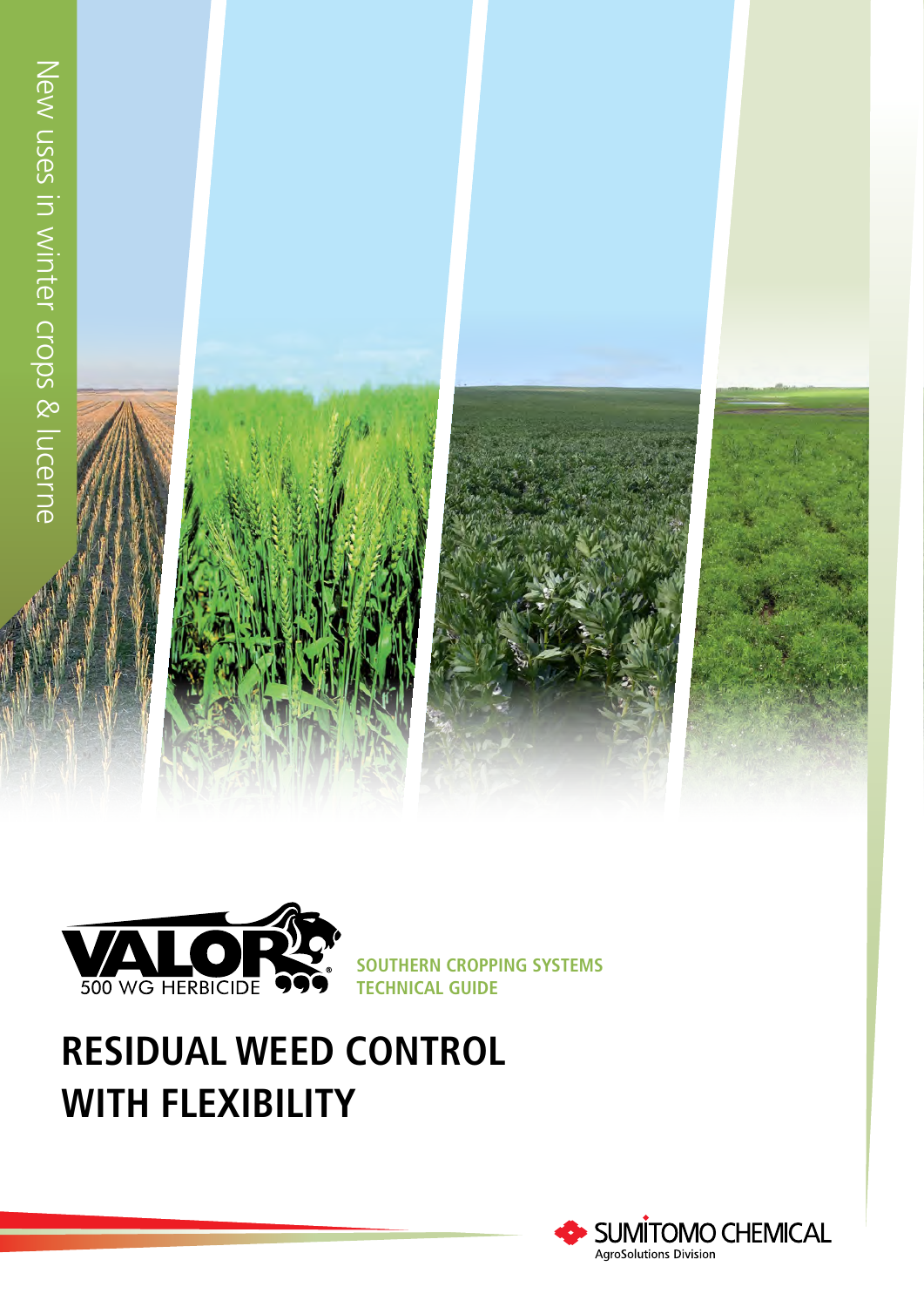### **Overview**

Valor is a highly flexible Group 14 herbicide from Sumitomo Chemical Australia with a range of new uses making it suitable for Southern cropping zones including pre-emergence weed control prior to planting winter crops and lucerne, as well as for fallow, fence line and irrigation channel maintenance.

These new uses are in addition to a wide range of already established practices prior to summer crops, sugarcane and as a knockdown spike.

Valor has several unique attributes making it one of the most versatile compounds in this group.

- Contains flumioxazin 500 g/kg as a WG (Wettable Granule).
- PPO Group 14 mode of action with zero resistance recorded in Australia to date.
- New fallow establishment and pre-sowing residual registrations prior to winter crops and lucerne.
- Rapid burndown and excellent activity as a knockdown spike.
- Robust long-term residual control of weeds on fence lines and channel banks.
- Strength against difficult to control weeds
- Compatible with a wide range of knockdown and pre-emergent herbicides.

 $\overline{R}$ 

*Packed in convenient watersoluble bags – no exposure to chemical when mixing*

### **MODE OF ACTION AND CHEMICAL PROPERTIES**

| <b>Parameter</b>                      | Flumioxazin                                        |  |  |
|---------------------------------------|----------------------------------------------------|--|--|
| Concentration                         | 500 g/kg                                           |  |  |
| <b>Herbicide Mode of Action group</b> | 14                                                 |  |  |
| <b>MoA</b>                            | Inhibitor of protoporphyrinogen oxidase (PPOs)     |  |  |
| <b>Uptake pathway</b>                 | Foliar and epicotyl                                |  |  |
| <b>Systemic activity</b>              | None                                               |  |  |
| <b>Speed of action</b>                | Rapid                                              |  |  |
| Soil degradation                      | $DT_{50}$ : 17 to 21 days                          |  |  |
| <b>Volatility</b>                     | Non-volatile                                       |  |  |
| UV stability                          | Very stable                                        |  |  |
| <b>Soil mobility</b>                  | $Koc = 889$ (slightly mobile)                      |  |  |
| <b>Mammalian toxicity</b>             | Oral LD <sub>50</sub> (mg kg-1) = >5000 (low risk) |  |  |

VALOR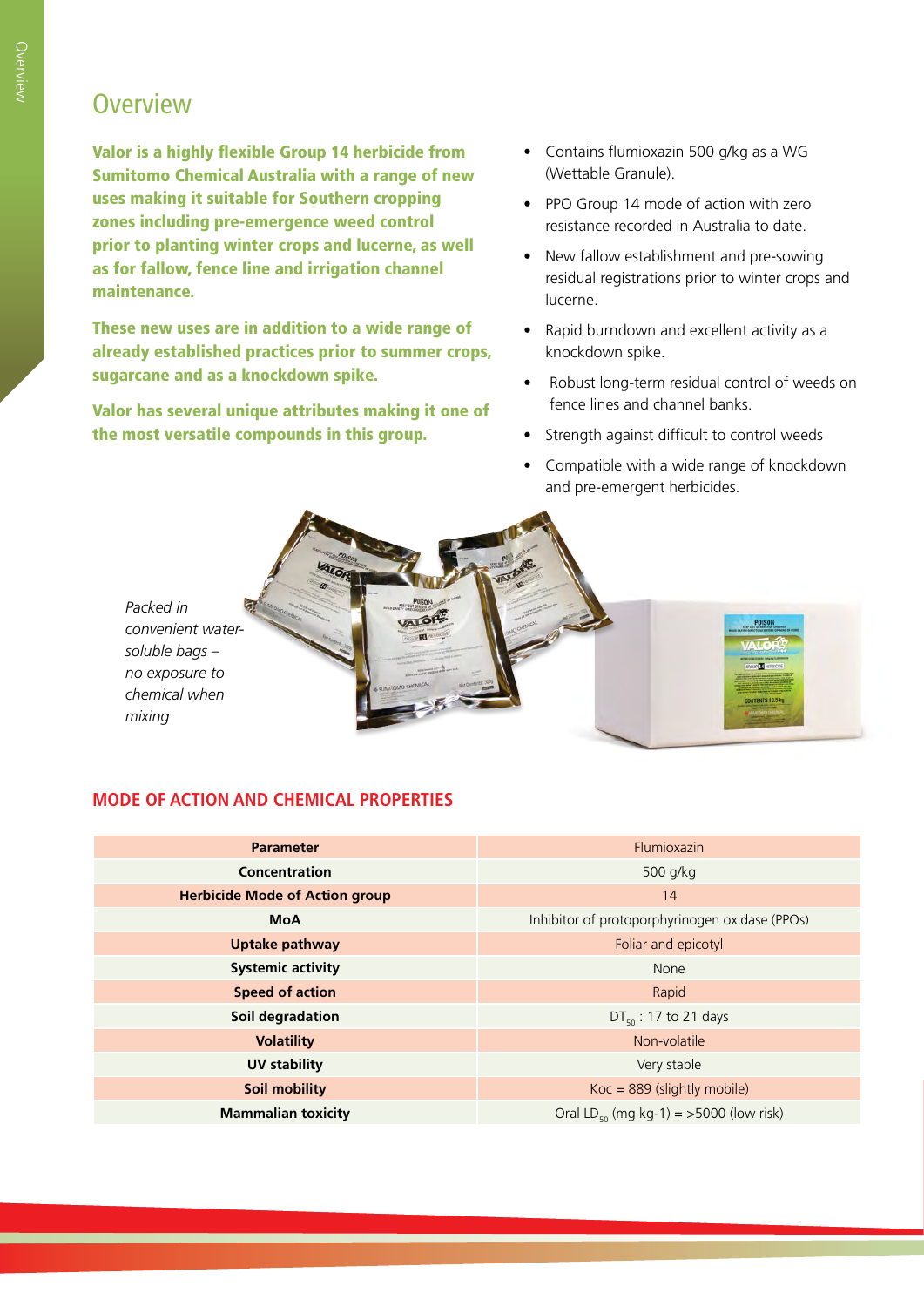# How does Valor work?

#### **FOLIAR UPTAKE**

Valor has excellent burndown ability on emerged weeds. Weeds exposed to the herbicide die because of disruption to plant cell membranes and the subsequent leakage of cell content. The herbicidal effect expresses rapidly as browning of the leaves or bleaching as it is sometimes referred to.

Affected leaves turn yellow soon after application, followed by desiccation, necrosis and browning. Sunlight is vital to initiate symptoms and instrumental to herbicidal efficacy because of its role in the formation of the chemical agent responsible for the cell wall disruption. At spike rates, the efficacy of Valor will generally be enhanced by increases in light intensity.



*Glyphosate 450 at 1 L/ha on marshmallow 15 DAA (left). Valor 30 g/ha + Glyphosate 450 at 1 L/ha + Hasten 0.5% 15 DAA (right). Photos show that more comprehensive burndown is achieved with Valor after 15 days, especially on Marshmallow.*

#### **RESIDUAL UPTAKE**

Residual control occurs as the weeds begin to germinate and Valor is taken up by the epicotyl, where it accumulates. Symptoms then occur as soon as the shoot breaks through the soil surface and is exposed to sunlight. With higher residual rates being used with a knockdown, emerged weeds can sometimes suffer antagonism under high light intensity. Germinating weeds will normally not be seen as sunlight filters into the top layer of soil activating the herbicide and killing weeds before they emerge.



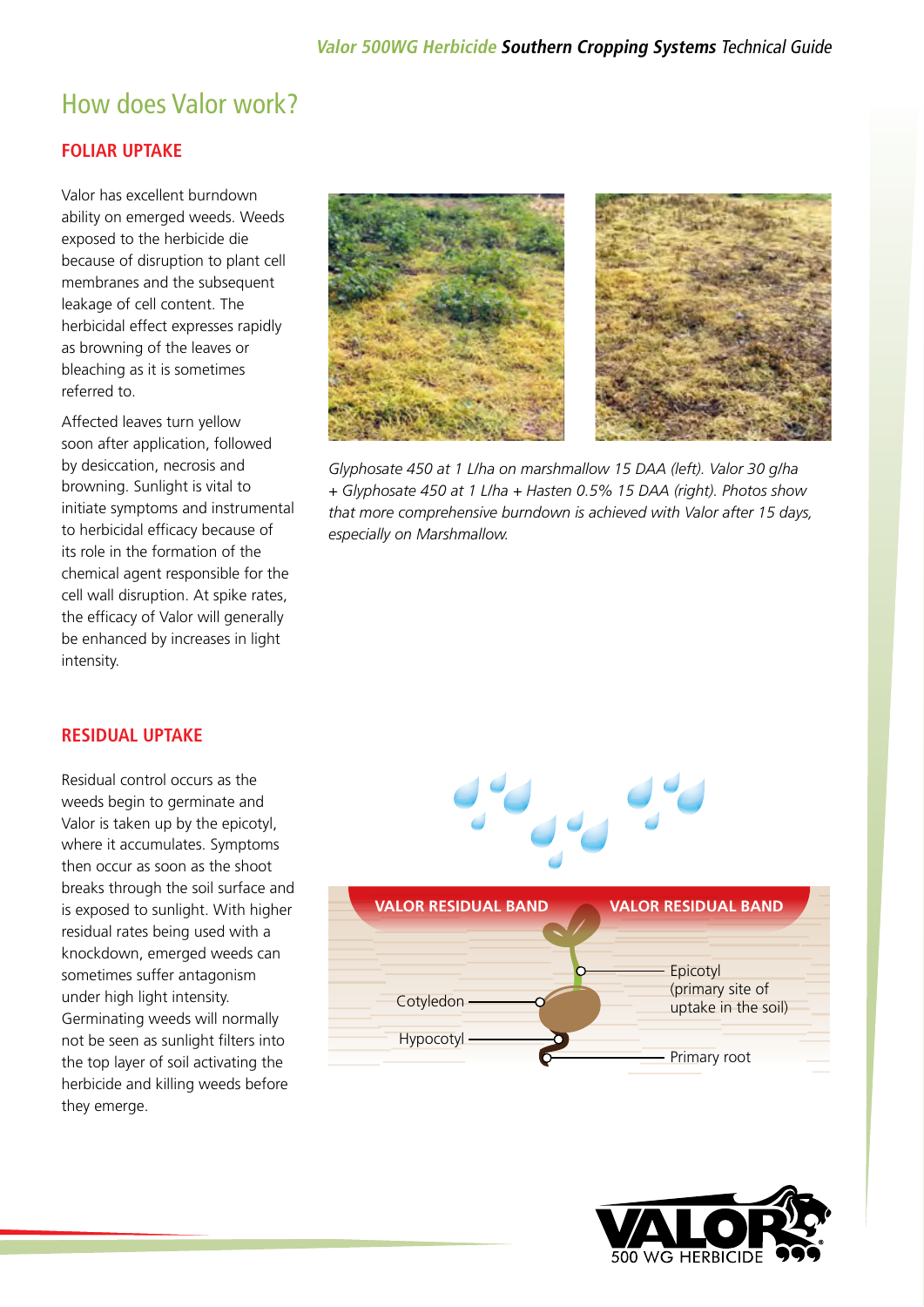# Valor Uses in Southern Cropping Zones

| <b>Crop Situation</b>                   | <b>Use-timing</b>                                                                                              | Rate per ha                                      | <b>Weeds</b>                                                                                                             | <b>Comments</b>                                                                                          |  |
|-----------------------------------------|----------------------------------------------------------------------------------------------------------------|--------------------------------------------------|--------------------------------------------------------------------------------------------------------------------------|----------------------------------------------------------------------------------------------------------|--|
| Fallow                                  | Fallow commencement<br>(residual weed control)                                                                 | 210 g - 280 g                                    | Residual and<br>burndown control of<br>a range of weeds. See<br>weeds table or label.                                    | Ideally applied<br>following crop harvest<br>when commencing<br>fallow period.                           |  |
| Pre-plant<br>burndown spike             | Prior to sowing<br>a range of winter<br>and summer crops                                                       | 30q                                              | For increased speed<br>of brownout and<br>improved final<br>control of a range of<br>weeds. See weeds<br>table or label. | Apply as a spike<br>with non-selective<br>herbicides.                                                    |  |
| Wheat <sup>#</sup> and Lentils          |                                                                                                                | 120q                                             | Residual suppression of<br>a range of weeds. See<br>weeds table or label.                                                | Control emerged<br>weeds with a<br>knockdown herbicide                                                   |  |
| Wheat <sup>#</sup>                      | <b>IBS</b><br>(Incorporated<br>By Sowing)                                                                      | 120 g + 2 L Triflur* $X$<br>+ 3.2 L Avadex* Xtra | Residual control and<br>suppression of a range<br>of weeds. See weeds<br>table or label.                                 | before applying Valor.<br>Sowing (IBS) should<br>occur within 7 days<br>of application.                  |  |
| Faba beans, Chickpeas<br>and Field peas |                                                                                                                | 180q                                             | Residual suppression of<br>a range of weeds. See<br>weeds table or label.                                                | Residual control may<br>be reduced unless<br>25mm of rain occurs<br>within 3 weeks<br>following sowing.  |  |
| Lucerne<br>(at least<br>12 months old)  | Use after heavy<br>grazing, cutting or<br>application of Paraguat<br>or Paraquat/Diquat for<br>winter cleaning | 280q                                             | Residual control and<br>suppression of a range<br>of weeds. See weeds<br>table or label.                                 | Only apply to pure<br>lucerne stands.<br>Do not apply to<br>lucerne with greater<br>than 15cm of growth. |  |

Read label for full details. #Except Durum varieties \*Registered Trademark

# Residual Weed Control

Valor is now registered for pre-emergence residual weed control in winter crops and lucerne, including wheat (excluding durum varieties), faba beans, chickpeas, field peas and lentils. In these situations Valor allows:

- Short plant-back intervals prior to other winter and summer crops with minimal rainfall requirements.
- Flexibility to alter cropping plans when opportunities or contingencies require it.
- Control and suppression of a range of key grass and

broadleaf weeds

- Use more than once in a season if minimum plantback and rainfall requirements are observed.
- Valor is an outstanding resistance management tool for winter cropping systems where resistance is present to other herbicide groups. No known resistance has been identified to Valor in Australia.
- New registration for fallow commencement, providing long lasting residual weed control postharvest.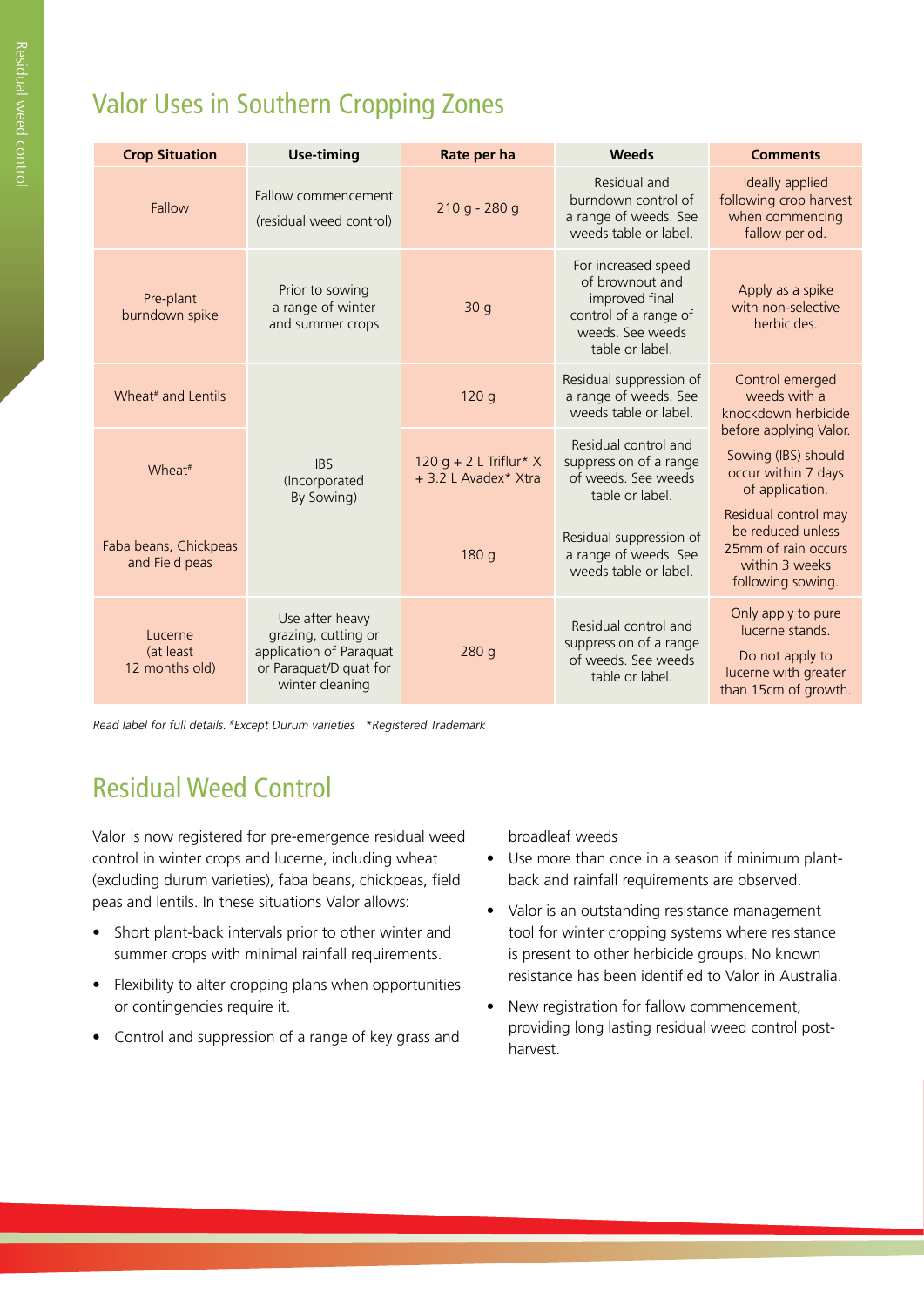#### **Valor 500WG Herbicide Southern Cropping Systems** Technical Guide



Valor has a high level of crop safety in Faba beans and provides excellent residual weed control when applied and incorporated at sowing.

#### **RULES OF THUMB FOR RESIDUAL APPLICATION**

- 1. Do not apply to excessively cloddy ground to avoid shadowing.
- 2. Control may be reduced unless 25 mm rainfall occurs in the 3 weeks following sowing.
- 3. Do not apply if weed cover is in excess of 20%. Remove weeds prior with a non-selective herbicide if necessary.
- 4. Use a minimum of 80L per ha of water when spraying. Use more water when heavy trash or stubble cover is present.
- 5. Prolonged wet weather following application and sowing can heighten the chance of negative crop effects.

#### **INCORPORATION BY SOWING (IBS)**

- 1. Whilst Valor has a very high safety margin with crops like faba beans, others like wheat, and lentils have a lower tolerance and can show side effects from the herbicide if adequate separation does not occur. The best way to ensure suitable separation between the emerging crop and Valor is to utilise the Incorporation By Sowing (IBS) method.
- 2. Use only with knife/blade points and press wheels. Sow at speeds slow enough to ensure treated soil is not thrown into adjacent furrows excessively.
- 3. Use high seed sowing rates and good fertiliser levels to encourage vigorous crops and thereby assist with weed control.
- 4. Sow seed below the treated soil band; in wheat crops 3 cm below.
- 5. Dry weather following application may reduce effectiveness.
- 6. Avoid sowing and treating if heavy rain is forecast, crop damage can occur when heavy rainfall occurs soon after application.
- 7. DO NOT use on lighter soil types (sand) as shorter periods of residual control and unacceptable risks to crop safety may occur.
- 8. Avoid soils which are non-wetting or are likely to become clumpy or cloddy during sowing as they will reduce activity.
- 9. Heavy stubble coverage can reduce ability of Valor to contact the soil and can reduce activity.



Photo: Typical knife point and press wheel setup that is ideal for incorporating Valor when sowing winter crops.

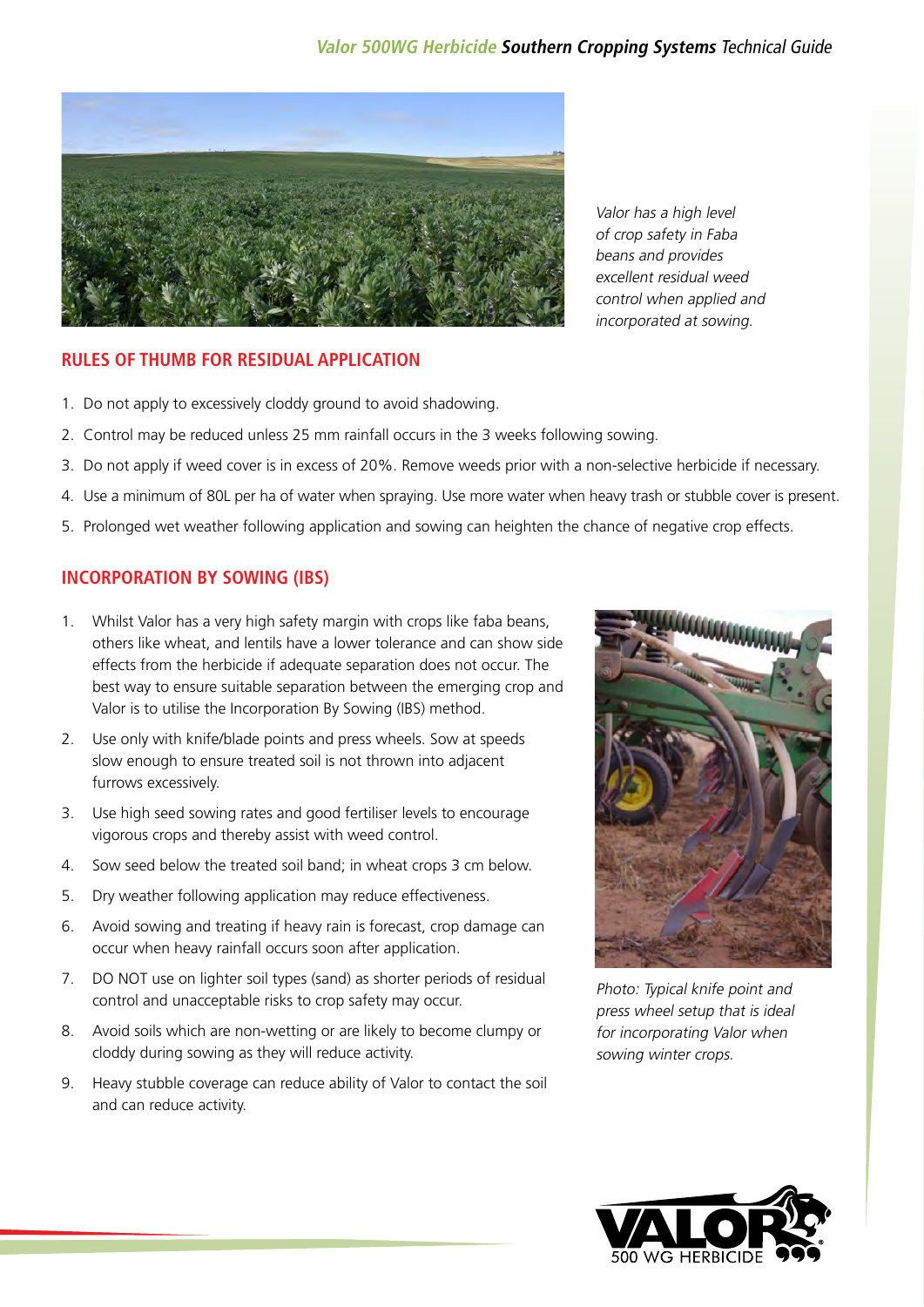# Pre-Plant Knockdown Spike

One of Valor's key strengths is as a spike for glyphosate and paraquat-based herbicides – for the control or burndown of unwanted weeds before planting a range of winter broadacre and summer row crops. It can be used immediately prior to sowing wheat, oats and barley, chickpeas, faba beans, field peas, lentils, lupins and a range of summer crops.

- Valor offers consistent control of a wide variety of broadleaf weeds, as well as certain grasses.
- Valor has good burndown activity against a number of problem weeds including Wild radish (Raphanus raphanistrum), Marshmallow (Malva parviflora) and Wireweed (Polygonum aviculare).
- Valor assists in seed bed preparation through rapid removal of existing weeds when mixed with a non-selective herbicide prior to sowing.

| Rate                                                                                                | Use-timing                 | <b>Crops</b>                                                                                                         |                                                                                                                                 |                                                                                             |  | <b>Weeds</b> |
|-----------------------------------------------------------------------------------------------------|----------------------------|----------------------------------------------------------------------------------------------------------------------|---------------------------------------------------------------------------------------------------------------------------------|---------------------------------------------------------------------------------------------|--|--------------|
| Valor 30g/ha plus<br>glyphosate or paraquat or<br>paraquat/diquat mixture<br>Plus Hasten* spray oil | Pre-plant burndown "spike" | <b>Winter</b><br>Wheat<br><b>Barley</b><br><b>Oats</b><br>Chickpeas<br>Faba beans<br>Field peas<br>Lentils<br>Lupins | <b>Summer</b><br>Cotton<br>Sorghum<br>Maize<br>Soybeans<br><b>Peanuts</b><br>Mungbeans<br>Navy beans<br>Pigeon pea<br>Sunflower | $2 - 6$ leaf weeds<br>Refer to weeds-controlled<br>table in this guide or<br>product label. |  |              |

\*Registered Trademark

#### **PLANT BACK RESTRICTIONS FROM SPIKE RATE APPLICATION**

At the 30 gram burndown rate, Valor has limited soil residual activity and, with the exception of canola, there are no plant-back limitations for most rotation crops in Southern cropping regions. Refer to table of minimum recropping intervals in this guide.

#### **RULES OF THUMB FOR KNOCKDOWN SPIKE**

- 1. Apply in 100 L water per ha.
- 2. Always use Hasten spray oil.
- 3. Use flat fan nozzles.
	- Air induction nozzles can give poor coverage when oil is used.
- 4. Target appropriately sized weeds.
	- Targeting young/small weeds gives best results.
	- Check roots (avoid older established plants).
- 5. Use correct rate of mixing partner.

### **SUMMARY OF PRE-PLANT SPIKE USES**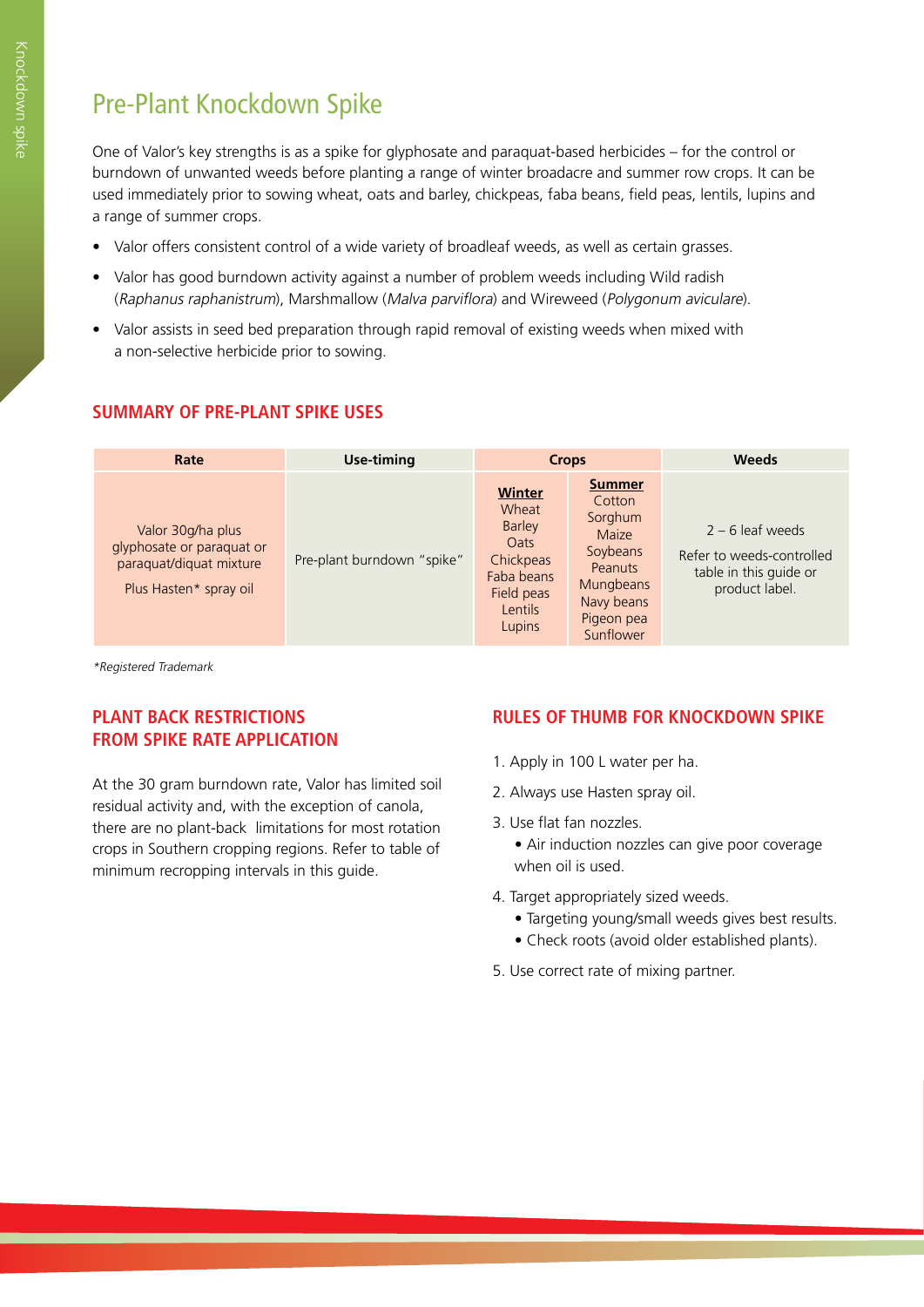### Fallow commencement

An ideal time to apply Valor at residual rates is after harvest and at the commencement of a fallow period where weed control of 2-3 months can be achieved, while still providing the flexibility for planting a range of crops and pastures including wheat, barley, triticale, oats, faba beans, field peas, chickpeas, lupins and lentils the following autumn.

Note: Canola is one of the only exceptions to Valor's short plant-back periods, requiring a 9 month re-cropping interval when used at residual rates. This means applying Valor immediately following canola harvest is the ideal use situation as it is very unlikely canola will be sown in that field again the following autumn. As most cropping programs are carefully planned well in advance, Valor can also be used with confidence following other winter crops where canola is not planned to be grown the following season.

#### **VALOR USED AT RESIDUAL RATES IN FALLOW REDUCES THE NEED FOR MULTIPLE SUMMER KNOCKDOWN APPLICATIONS**

Even one application of glyphosate alone costs approximately \$25-30/ha when application costs are included, and once tank-mix partners such as 2,4-D amine, 2,4-D ester or fluroxypyr are added, the applied cost can total well over \$40/ha.

Whilst 210 g/ha of Valor plus glyphosate or paraquat costs around \$50/ha including application, the length of control achieved can remove the need for a second or even a third knockdown application, saving growers valuable time and money.

Reducing applications also removes the need to find multiple safe application windows, meeting buffer zone restrictions and the need to have extra labour on hand on multiple occasions. Valor is also nonvolatile and can be used at all times of the year, even in herbicide control zones such as those present over summer in Victoria.

### Fence Lines

Valor is a valuable tool for the control of weeds on fence lines and non-crop boundary areas. Fence lines act as a sink for weed seeds, becoming a significant source of in-field weed seed contamination hence practicing good hygiene by using Valor for long term weed control makes excellent sense. With a Group 14 PPO mode of action Valor is also an ideal choice for resistance management on fence lines, helping reduce the pressure on valuable knockdown chemistry and extending their life for in field use.



Valor used at 700 g/ha along fence lines and non-crop boundary areas can provide extended weed control for up to 12 months.

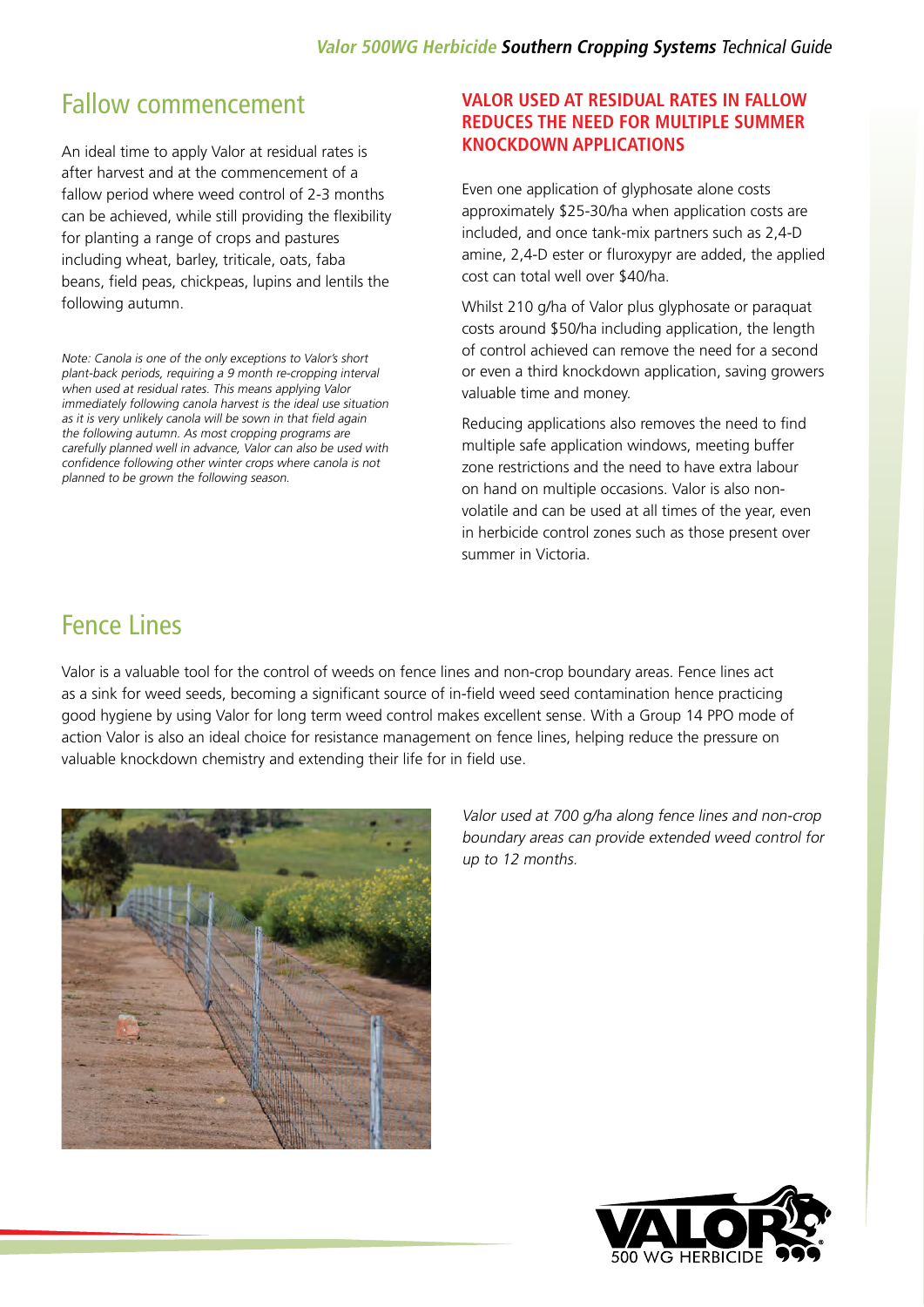### Lucerne

When used at 280 g/ha Valor offers robust long term weed control in established lucerne. Applied in autumn prior to the main germination of winter weeds Valor will provide up to 16 weeks residual weed control, improving dry matter production and feed quality. A short 4-week WHP on grazing lucerne needs to be observed, however.

For best results when applying Valor to established lucerne,

- Apply evenly to predominantly bare earth, before significant ground cover occurs from germinating winter weeds.
- Apply after much of the growth has been removed by grazing or cutting to maximise soil coverage.
- Time the application in front of a moderate rainfall event or irrigation to incorporate and activate the herbicide
- Valor should be applied in a tank mixture with either paraquat or a paraquat/diquat mixture to control weeds that have already emerged.
- Valor should be applied using a minimum of 80 L/ha of water

# Channel Banks & Drainage Ditches

Valor is a safe and highly effective tool for residual weed control and enhanced knockdown in irrigation channel banks and drainage ditches when used at between 560 g/ha and 700 g/ha.

For best results:

- Channels should be empty at time of application
- 15 mm of rain required to fall within 3 weeks after application to incorporate (once this occurs – its ok to fill channel and irrigate).
- If the required rain has not fallen in time, then fill channel with water, allow to stand for 24 hrs, drain water off to waste and refill channel for irrigation.
- Remove weeds with a separate knockdown herbicide application prior to applying Valor if weed coverage is greater than 20%.

Note: Valor has minimal uptake via plant roots, therefore there is minimal risk of injury to emerged crops through treated soil from the channel inadvertently moving into the field.



Applying Valor to established lucerne in autumn before winter weeds germinate will maximise weed control and productivity of your lucerne stand.





Photos: 155 days after treatment.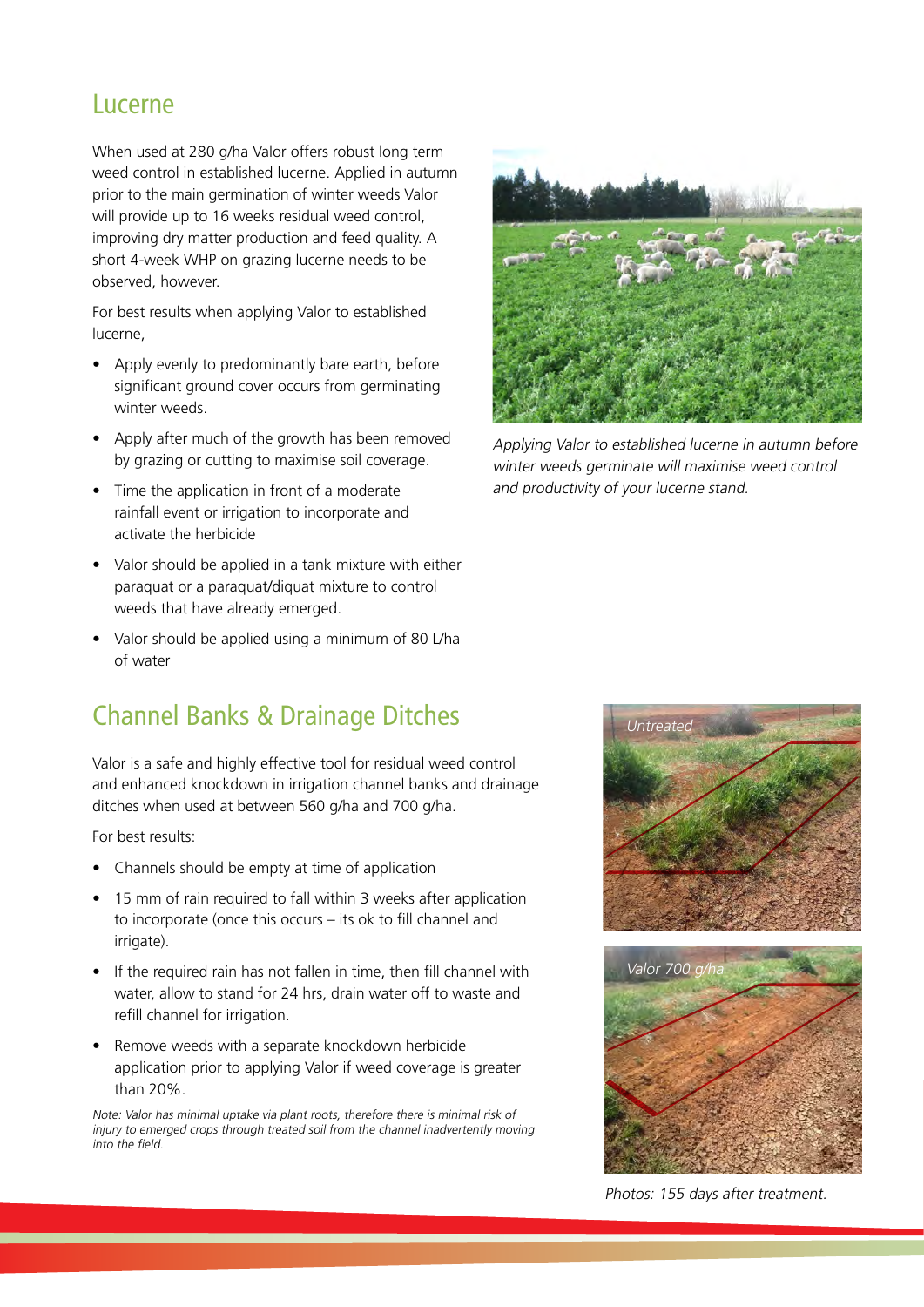### Minimum Re-Cropping Intervals (Months)

|                                                                  | Valor rate g/ha |          |                          |                          |             |  |
|------------------------------------------------------------------|-----------------|----------|--------------------------|--------------------------|-------------|--|
| Crop                                                             | 30              | 120      | 180                      | 210-280                  | $560 - 700$ |  |
| Faba beans, Peanuts, Soybean                                     | $\Omega$        | $\Omega$ | $\Omega$                 | $\Omega$                 | 5           |  |
| Chickpeas, Field peas, Pigeon Pea, Maize,<br>Navy beans, Sorghum | $\Omega$        | $\Omega$ | $\Omega$                 |                          |             |  |
| Wheat                                                            | $\Omega$        | $\Omega$ | $\overline{ }$           | $\overline{2}$           |             |  |
| Vetch                                                            | $\Omega$        |          |                          | $\overline{\phantom{0}}$ |             |  |
| Cotton, Sunflowers, Mungbeans                                    | $\Omega$        |          |                          | $\overline{\phantom{0}}$ | 8           |  |
| Durum Wheat                                                      | $\Omega$        |          |                          | 3                        |             |  |
| Barley, Lupins, Oats, Triticale                                  | $\Omega$        |          | $\overline{\phantom{0}}$ | 3                        |             |  |
| Lentils                                                          | $\Omega$        | $\Omega$ | 3                        | $\overline{4}$           |             |  |
| Lucerne (seedling), Medic, Sub Clover                            | $\Omega$        | 3        | $\overline{4}$           | 6                        |             |  |
| Canola                                                           | 5               | 9        | 9                        | 9                        | 12          |  |

Note: 15 - 25 mm of rainfall required in addition to minimum time-period for all residual rate re-cropping intervals.

# Valor for resistance management and control of herbicide tolerant volunteers

For resistance management Valor is a Group 14 herbicide with the PPO mode of action. To date Australia has no recorded cases of resistance to this mode of action making Valor an ideal choice to manage weeds with known resistance to other modes of action.

Canola's high sensitivity to Valor combined with a Group 14 mode of action also makes Valor the perfect choice for control of conventional, IT, TT and glyphosate tolerant canola volunteers.



Valor is an excellent choice for helping control Roundup\* Ready canola volunteers \*Registered Trademark

# Short withholding period and flexible grazing options

#### **KNOCKDOWN SPIKE RATES**

Valor treated cereal and canola stubble can be safely grazed by stock 2 weeks after application when spike rates are used (30 g/ha).

#### **RESIDUAL RATES**

When residual rates are used (120-280 g/ha) the following withholding periods should be observed,

**Wheat** – Harvest withholding not required and 6 weeks grazing withholding.

**Lucerne** – Harvest withholding not required and 4 weeks for cutting or grazing withholding.

**Lentils, Chickpeas, Faba beans, and Field peas** – Harvest withholding not required and 12 weeks grazing withholding.

NOTE: To maximise residual weed control, Sumitomo recommend avoiding grazing of Valor treated fields as excessive stock traffic can disrupt the herbicide layer on the soil surface allowing weeds to escape.

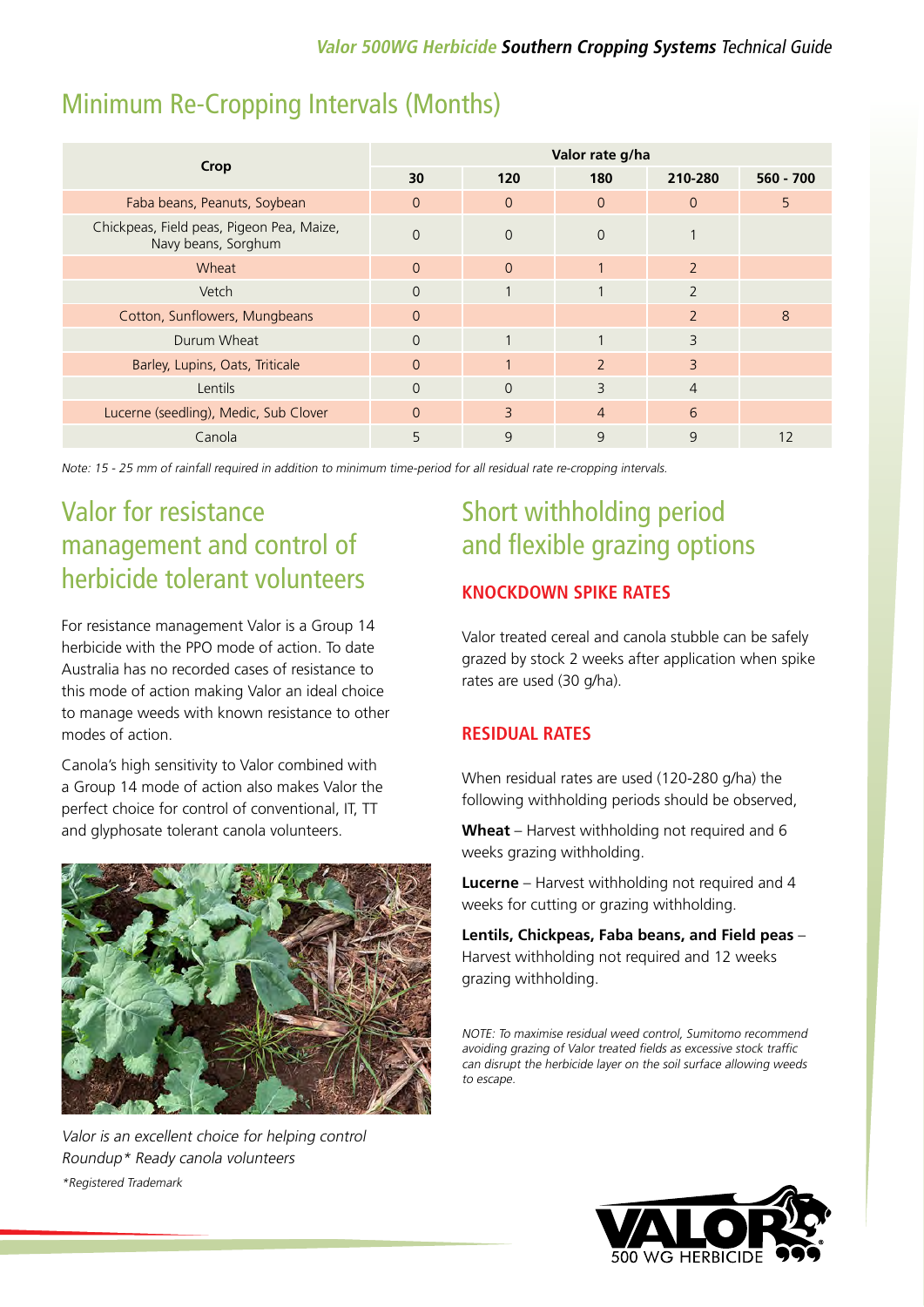# Weeds controlled

Valor controls an extensive list of weeds. See table below where weeds are listed by registered use pattern and rate.

| <b>Weed species</b>                                       | $30$ g/ha<br>spike | 120 $q/ha$<br>(Wheat and<br>Lentils)# | 120 g/ha +<br>2 L/ha<br>Triflur® $X +$<br>3.2 L/ha<br><b>Avadex<sup>®</sup></b><br><b>Xtra</b><br>(Wheat)# | 180 g/ha<br>(Faba beans,<br><b>Chickpeas</b><br>and Field<br>peas) | 210 g/ha -<br>280 g/<br>ha (Fallow<br>commence-<br>ment) | 280 g/ha<br>(Lucerne) | 560 g/ha -<br>$700$ g/ha<br>(Channel<br><b>Banks</b> ) | 700 g/ha<br>(Fence lines) |
|-----------------------------------------------------------|--------------------|---------------------------------------|------------------------------------------------------------------------------------------------------------|--------------------------------------------------------------------|----------------------------------------------------------|-----------------------|--------------------------------------------------------|---------------------------|
| Amaranthus spp.                                           | ✓                  |                                       |                                                                                                            |                                                                    |                                                          |                       |                                                        |                           |
| Annual ryegrass (Lolium rigidum)                          |                    |                                       |                                                                                                            |                                                                    |                                                          |                       |                                                        |                           |
| Annual polymeria (Polymeria pusilla)                      | ✓                  |                                       |                                                                                                            |                                                                    |                                                          |                       |                                                        |                           |
| Barley grass (Hordeum leporinum)                          |                    |                                       | ↙▴                                                                                                         |                                                                    |                                                          |                       |                                                        |                           |
| Barnyard grass (Echinocloa colona)                        |                    |                                       |                                                                                                            |                                                                    |                                                          | ✔▲                    |                                                        |                           |
| Balsam pear (Mormordica charantia)                        |                    |                                       |                                                                                                            |                                                                    |                                                          |                       |                                                        |                           |
| Bellvine (Ipomoea plebeia)                                | V                  |                                       |                                                                                                            |                                                                    |                                                          |                       |                                                        |                           |
| Bifora (Bifora testiculata)                               |                    |                                       |                                                                                                            | ✔▲                                                                 |                                                          |                       |                                                        |                           |
| Black bindweed (Fallopia convolvulus)                     | V                  | ✔▲                                    |                                                                                                            | VA                                                                 |                                                          |                       |                                                        |                           |
| Black pigweed (Trianthema portulacastrum)                 | ✓                  |                                       |                                                                                                            |                                                                    |                                                          |                       |                                                        |                           |
| Bladder ketmia (Hibiscus trionum)                         | V                  |                                       |                                                                                                            |                                                                    |                                                          |                       |                                                        |                           |
| Bluetop/Billygoat weed (Ageratum houstonianum)            |                    |                                       |                                                                                                            |                                                                    |                                                          |                       |                                                        |                           |
| Bromegrass (Bromus diandrus)                              |                    |                                       | ✔▲                                                                                                         |                                                                    |                                                          |                       |                                                        |                           |
| Calopo (Calopogonium mucunoides)                          |                    |                                       |                                                                                                            |                                                                    |                                                          |                       |                                                        |                           |
| Caltrop/Yellowvine (Tribulus terrestris & T. micrococcus) | V                  |                                       | ✔▲                                                                                                         |                                                                    |                                                          |                       |                                                        |                           |
| Canola volunteers (Brassica napus)                        | ✓                  | ✔▲                                    | ↙▲                                                                                                         | ✔▲                                                                 |                                                          |                       |                                                        |                           |
| Capeweed (Arctotheca calendula)                           | V                  | ✔▲                                    | VÄ                                                                                                         | VÄ                                                                 |                                                          | VÄ                    |                                                        |                           |
| Carrot weed (Cotula australis)                            |                    |                                       |                                                                                                            |                                                                    |                                                          | V                     |                                                        |                           |
| Clammy goosefoot (Chenopodium pumilio)                    |                    |                                       |                                                                                                            |                                                                    |                                                          | VÄ                    |                                                        |                           |
| Common chickweed (Stellaruja media)                       |                    | ✔▲                                    | ✔▲                                                                                                         | VÄ                                                                 |                                                          |                       |                                                        |                           |
| Corn gromwell (Buglossoides anvensis)                     |                    |                                       | V                                                                                                          |                                                                    |                                                          |                       |                                                        |                           |
| Cow/Peach vine (Ipomoea Ionchophylla)                     |                    |                                       |                                                                                                            |                                                                    |                                                          |                       |                                                        |                           |
| Crassula (Crassula sieberiana)                            |                    | ✔▲                                    | VÄ                                                                                                         | ✔▲                                                                 |                                                          |                       |                                                        |                           |
| Crowsfoot (Eleusine indica)                               |                    |                                       |                                                                                                            |                                                                    |                                                          |                       |                                                        |                           |
| Dead nettle (Lamium amplexicaule)                         | ✓                  |                                       | ✔▲                                                                                                         |                                                                    |                                                          |                       |                                                        |                           |
| Doublegee (Emex australis)                                |                    |                                       |                                                                                                            |                                                                    |                                                          |                       |                                                        |                           |
| Erodium/Storksbill (Erodium cicutarium)                   | ✓                  |                                       |                                                                                                            |                                                                    |                                                          |                       |                                                        |                           |
| False castor oil (Datura stromonium)                      | ✓                  |                                       |                                                                                                            |                                                                    |                                                          |                       |                                                        |                           |
| Fat hen (Chenopodium album)                               |                    |                                       |                                                                                                            |                                                                    |                                                          | ✔▲                    |                                                        |                           |
| Feathertop rhodes grass (Chloris virgata)                 |                    |                                       |                                                                                                            |                                                                    |                                                          | ✔▲                    |                                                        |                           |
| Fleabane (Conyza bonariensis)                             |                    |                                       |                                                                                                            | ✔▲                                                                 |                                                          | V                     | V                                                      |                           |
| Fumitory (Fumaria spp.)                                   |                    |                                       |                                                                                                            | ✔▲                                                                 |                                                          |                       |                                                        |                           |
| Green summer grass (Brachiaria subguandripara)            |                    |                                       |                                                                                                            |                                                                    |                                                          |                       | V                                                      |                           |
| Heliotrope (Heliotropium europaeum)                       |                    |                                       |                                                                                                            |                                                                    |                                                          |                       |                                                        |                           |
| Indian hedge mustard (Sisymbrium orientale)               |                    | VÄ                                    | <b>VA</b>                                                                                                  | $\overline{\mathbf{V}}$                                            |                                                          |                       |                                                        |                           |
| Ipomea spp.                                               |                    |                                       |                                                                                                            |                                                                    |                                                          |                       |                                                        |                           |
| Lesser loosestrife (Lythrum hyssopifolia)                 |                    |                                       |                                                                                                            |                                                                    |                                                          |                       |                                                        |                           |
| Liverseed grass (Urochloa panicoides)                     |                    |                                       |                                                                                                            |                                                                    |                                                          |                       |                                                        |                           |
| Lucerne (seedling only) (Medicago sativa)                 |                    |                                       |                                                                                                            |                                                                    |                                                          |                       |                                                        |                           |
| Marshmallow (Malva parviflora)                            |                    |                                       |                                                                                                            |                                                                    |                                                          |                       |                                                        |                           |
| Medicago spp.                                             | ✓                  |                                       |                                                                                                            |                                                                    |                                                          |                       |                                                        |                           |
| Milk/Sow thistle (Sonchus oleraceus)                      |                    |                                       |                                                                                                            |                                                                    |                                                          |                       |                                                        |                           |
| New Zealand spinach (Tetragonia tetragonioides)           |                    | ✔▲                                    | ✔▲                                                                                                         | ✔▲                                                                 |                                                          |                       |                                                        |                           |
| Milk weed (Euphorbia heterophylla)                        |                    |                                       |                                                                                                            |                                                                    |                                                          |                       |                                                        |                           |
| Noogoora burr (Xanthium occidentale)                      |                    |                                       |                                                                                                            |                                                                    |                                                          |                       |                                                        |                           |
| Oats (Avena sativa)                                       |                    |                                       |                                                                                                            |                                                                    |                                                          |                       |                                                        |                           |
| Paradoxa grass (Phalaris paradoxa)                        |                    |                                       |                                                                                                            |                                                                    |                                                          |                       |                                                        |                           |
| Paterson's curse (Echium plantagineum)                    |                    |                                       |                                                                                                            |                                                                    |                                                          |                       |                                                        |                           |
| Phyllanthus spp.                                          |                    |                                       |                                                                                                            |                                                                    |                                                          |                       | V                                                      |                           |
| Prickly lettuce (Lactuca serriola)                        |                    | ✔▲                                    | ↙▴                                                                                                         | ✔▲                                                                 |                                                          |                       |                                                        |                           |
| Red pigweed (Portulaca oleracea)                          | ✓                  |                                       |                                                                                                            |                                                                    | V                                                        |                       |                                                        |                           |
| Redroot amaranth (Amaranthus retroflexus)                 | ✓                  |                                       |                                                                                                            |                                                                    |                                                          |                       |                                                        |                           |
| Rough poppy (Papaver hydridum)                            |                    |                                       | V                                                                                                          | $\overline{\mathbf{V}}$                                            |                                                          |                       |                                                        |                           |
| Sand fescue (Vulpia fasciculata)                          |                    |                                       |                                                                                                            |                                                                    |                                                          |                       |                                                        |                           |
| Seedling lucerne (Medicago sativa)                        | ✓                  |                                       |                                                                                                            |                                                                    |                                                          |                       |                                                        |                           |
| Shepherd's purse (Capsella bursa-pastoris)                |                    |                                       |                                                                                                            |                                                                    |                                                          |                       |                                                        |                           |
| Sicklepod (Cassia obtusifolia)                            |                    |                                       |                                                                                                            |                                                                    |                                                          |                       |                                                        |                           |
| Silver grass (Vulpia bromoides)                           |                    |                                       |                                                                                                            |                                                                    |                                                          |                       |                                                        |                           |
| Slender celery (Ciclospermum leptophyllum)                |                    |                                       |                                                                                                            | VA                                                                 |                                                          |                       |                                                        |                           |
| Speedwell (Veronica spp.)                                 |                    |                                       | ✔▲                                                                                                         |                                                                    |                                                          |                       |                                                        |                           |
| Sowthistle (Sonchus oleraceus)                            | ✓                  | ✔▲                                    | ✔▲                                                                                                         | $\overline{\mathbf{V}}$                                            |                                                          | ✓                     |                                                        |                           |
| Spurred vetch (Vicia monantha)                            |                    |                                       |                                                                                                            |                                                                    |                                                          |                       |                                                        |                           |
| Square weed (Spemacoce latiflia)                          |                    |                                       |                                                                                                            |                                                                    |                                                          |                       |                                                        |                           |
| Stinging nettle (Urtica urens)                            |                    |                                       |                                                                                                            |                                                                    |                                                          | VÄ                    |                                                        |                           |
| Subteraneum clover (Trifolium subterraneum)               |                    |                                       |                                                                                                            |                                                                    |                                                          | ✔▲                    |                                                        |                           |
| Summer grass (Digitaria cilliaris)                        |                    |                                       |                                                                                                            |                                                                    |                                                          |                       |                                                        |                           |
| Sunflower (Helianthus annuus)                             |                    |                                       |                                                                                                            |                                                                    |                                                          |                       |                                                        |                           |
| Subterranean clover* (Trifolium subterraneum)             |                    |                                       |                                                                                                            |                                                                    |                                                          |                       |                                                        |                           |
| Tarvine (Boerhavia dominii)                               |                    |                                       |                                                                                                            |                                                                    |                                                          |                       |                                                        |                           |
| Three horned bedstraw (Galium tricornatum)                |                    | ✔▲                                    | ✔▲                                                                                                         | ✔▲                                                                 |                                                          |                       |                                                        |                           |
| Toadrush (Juncus bufonius)                                |                    | VA                                    | VA                                                                                                         | $\overline{\mathbf{v}}$                                            |                                                          |                       |                                                        |                           |
| Turnip weed (Rapistrum rugosum)                           |                    |                                       |                                                                                                            |                                                                    |                                                          |                       |                                                        |                           |
| Wild radish (Raphanus raphanistrum)                       | V                  | VA                                    | VA                                                                                                         | $\overline{\mathbf{v}}$                                            |                                                          |                       |                                                        |                           |
| Wild rose (Cleome aculeata)                               |                    |                                       |                                                                                                            |                                                                    |                                                          |                       |                                                        |                           |
| Wild oats (Avena spp.)                                    |                    |                                       | V                                                                                                          |                                                                    |                                                          |                       |                                                        |                           |
| Winter grass (Poa annua)                                  |                    |                                       |                                                                                                            |                                                                    |                                                          |                       |                                                        |                           |
| Wireweed (Polygonum aviculare)                            | V                  | ✔▲                                    | V                                                                                                          | VA                                                                 |                                                          |                       |                                                        |                           |
| Yellow burr weed (Amsinckia spp.)                         |                    |                                       | ✔▲                                                                                                         |                                                                    |                                                          |                       |                                                        |                           |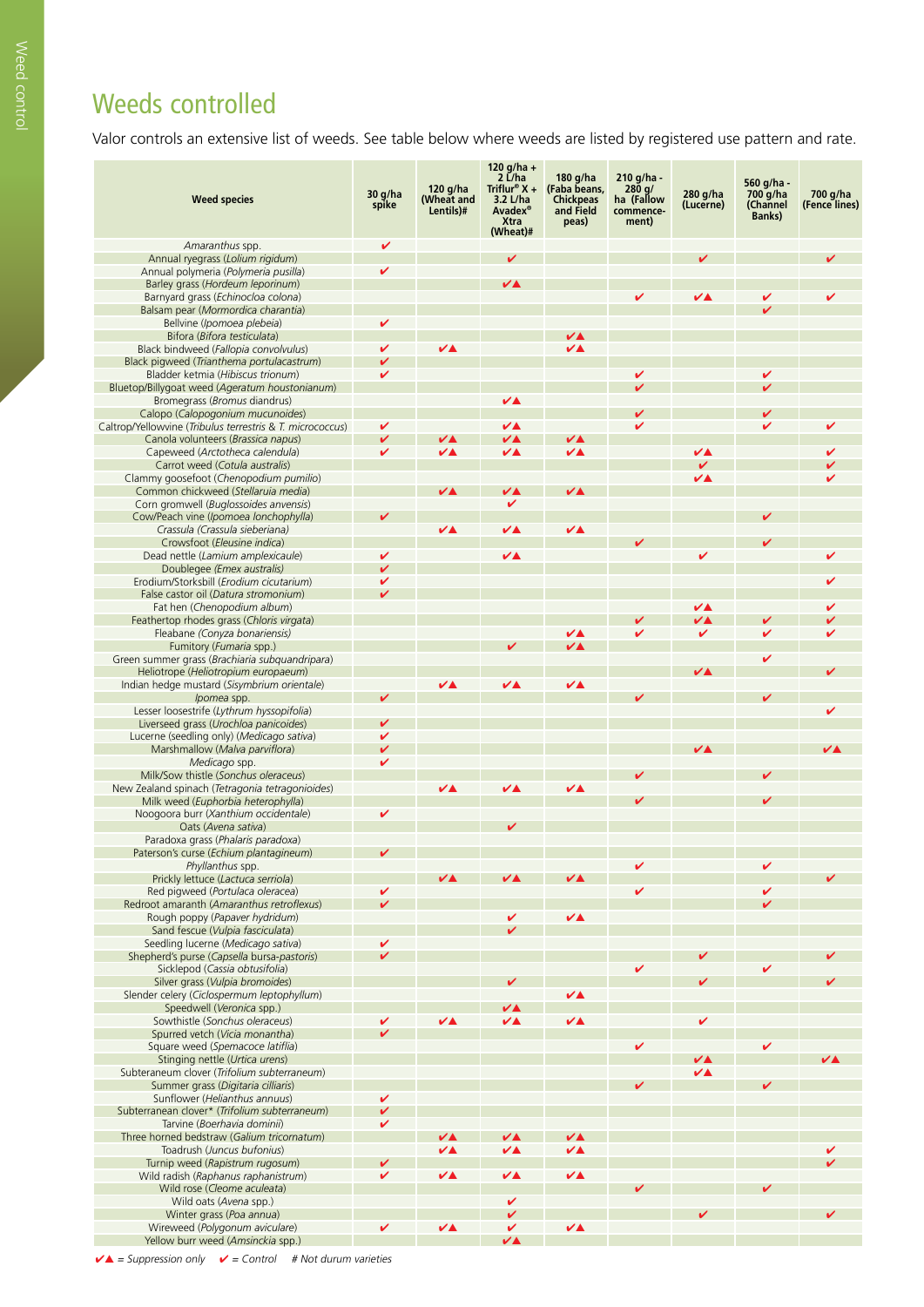# Trial Data

### **VALOR ON FABA BEANS: HORSHAM, VIC. H13-017**

- Standing barley stubble
- Grey sandy loam
- Applied May 2nd
- Germinated 14th May
- Rainfall 14mm Apr, 40mm May, 89mm Jun
- Control of Wild Radish 44DAGerm (27 Jun)





**Rate / ha**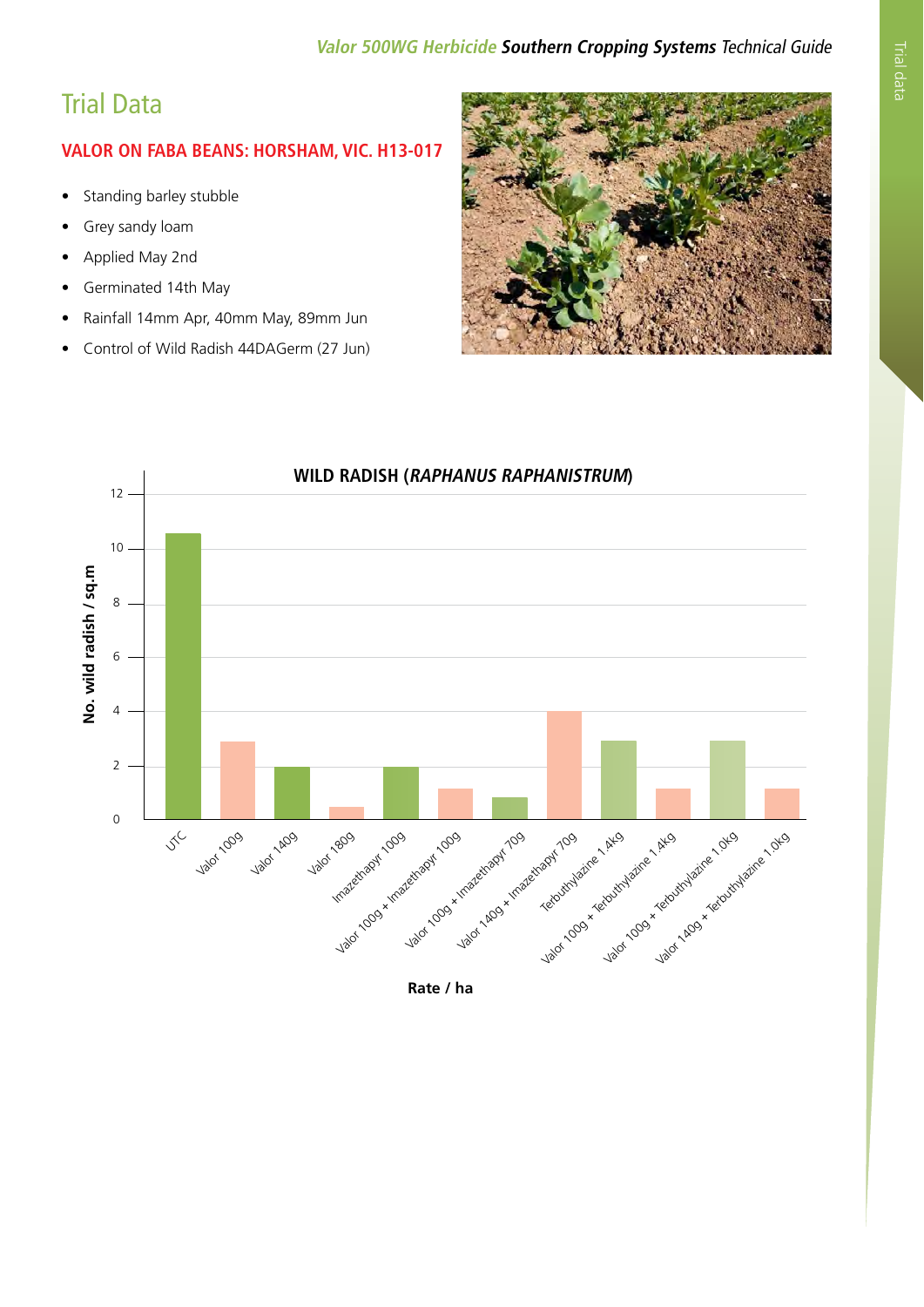

This trial shows Valor at the registered rate of of 180 g/ha in Faba beans offers robust suppression of Wild radish and significantly reduced numbers of Annual ryegrass. Note rates of Valor in the trial below 180g/ha are unregistered rates in Faba beans and were for research purposes only. The trial results also show that Valor has an excellent crop safety profile on Faba beans.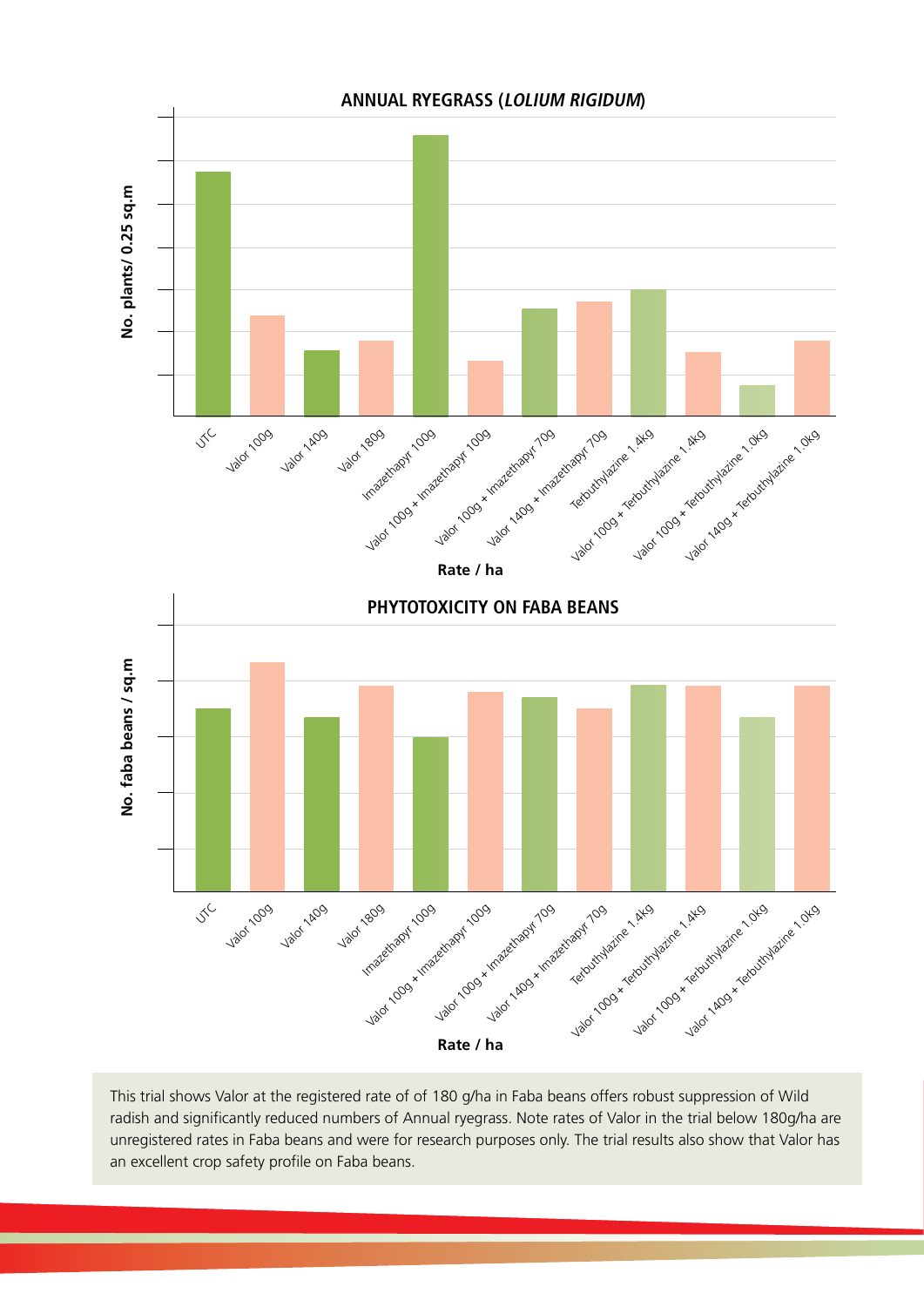#### **VALOR ON WHEAT: GEELONG, VIC. H13-020B**

- Standing canola stubble
- Grey sandy loam
- IBS Application 31 May
- Germination 4th Jun
- Rainfall 10mm Apr, 44mm May, 84mm Jun
- Control of Rye Grass 36 DA Germination (10th Jul)





**Rate / ha**

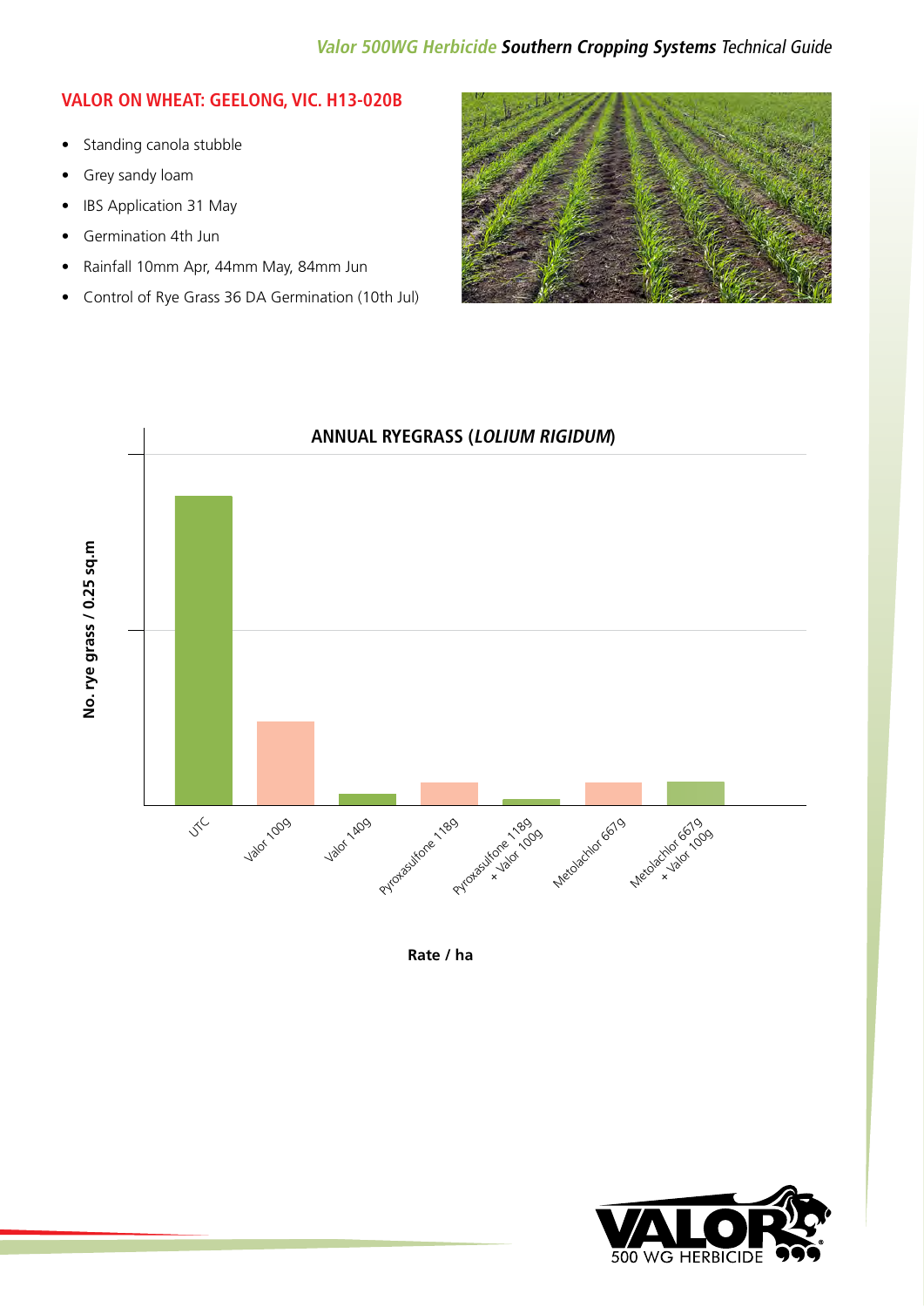

This wheat trial shows Valor can signifcantly reduce the numbers of Annual ryegrass and Wild radish in wheat and that rates below 140 g/ha show only minimal crop phytotoxicity. Valor is registered in wheat at a maximum rate of 120 g/ha and other rates shown in these trial results were for research purposes only.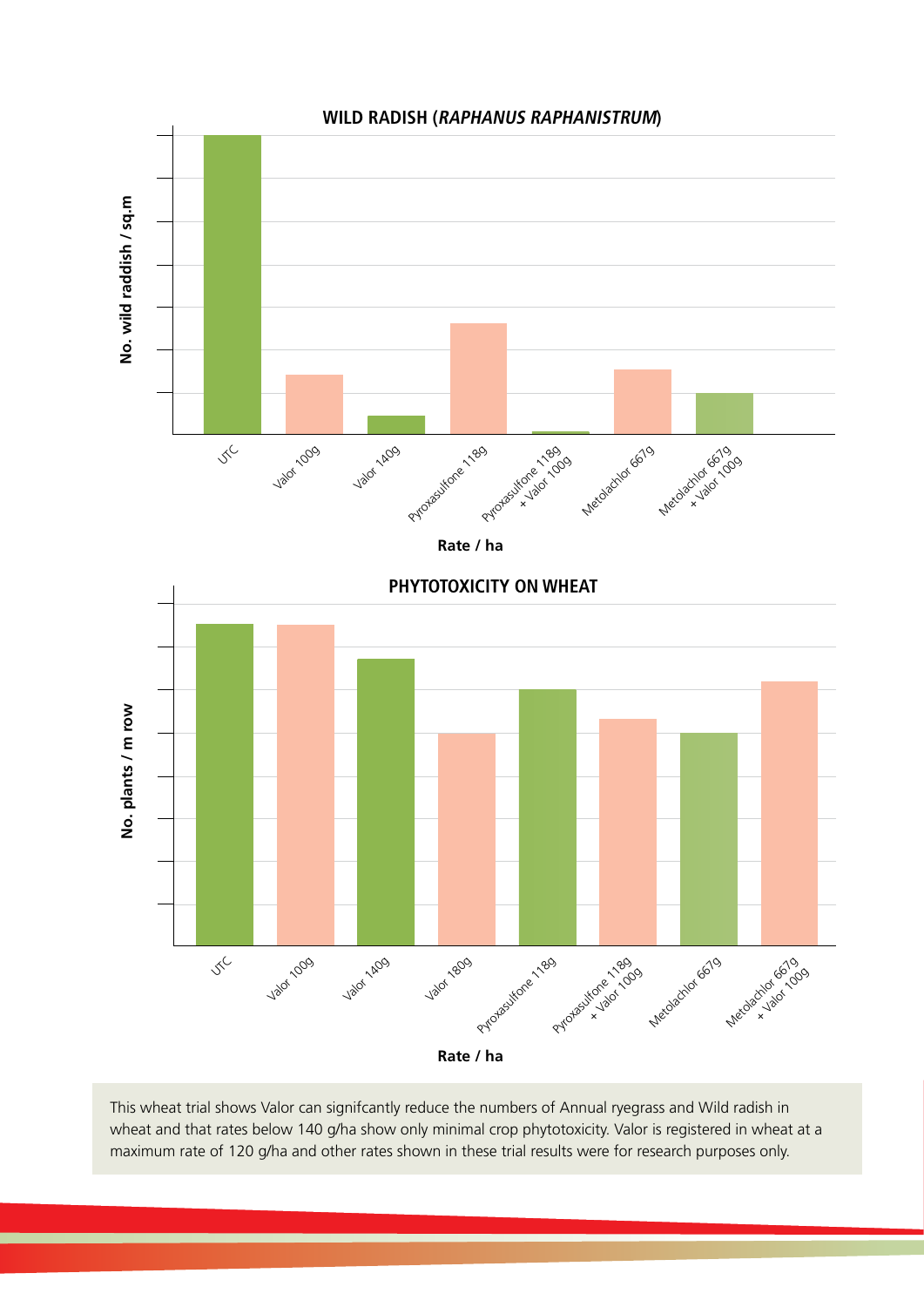# General application guidelines

### **MIXING AND HANDLING**

For ease of use Valor has now been conveniently packed into 350 g water soluble sachets, each in an outer foil envelope. Two carton sizes are available, a 1.75 kg carton (including 5 x 350 g sachets) and a 10.5 kg carton (including 6 x 1.75 kg foil envelopes each with 5 x 350 g sachets).

Simply tear the foil envelope starting from the notch and empty the contents into the spray tank. Avoid contacting the sachet with wet hands.

When pre-mixing chemicals in a separate mixing vessel, concentration and saturation time might limit the number of sachets that can be added to the vessel at a time. Users are advised to add one sachet at a time, while employing strong agitation, to determine the optimal mixing regime.

### **COMPATIBILITY**

Valor is a highly compatible formulation with no known incompatibilities. The herbicides and adjuvants listed below have been tested and proven as physically and biologically compatible with Valor. Brand names are used, as alternative products containing the same actives, whilst likely to be compatible, were not tested.

| Amicide <sup>®</sup> 500         | $LI-700^{\circ}$            |
|----------------------------------|-----------------------------|
| Amicide <sup>®</sup> Advance 700 | Nuquat <sup>®</sup>         |
| Avadex <sup>®</sup>              | Revolver <sup>™</sup>       |
| Atrazine 900WG                   | Roundup CT                  |
| Balance <sup>®</sup>             | Roundup UltraMAX            |
| Basta <sup>®</sup>               | Roundup Ready Herbicide     |
| Boxer Gold <sup>®</sup>          | with Plantshield            |
| <b>BS 1000</b>                   | Sencor <sup>®</sup>         |
| Diuron 900DF                     | Sequence®                   |
| Dual <sup>®</sup> Gold           | Simazine 900WG              |
| Du-Wett <sup>®</sup>             | Spinnaker® 700WG            |
| Factor <sup>®</sup> WG           | Sprayseed <sup>®</sup>      |
| Flame <sup>®</sup>               | Stomp®                      |
| Gramoxone®                       | Stomp Xtra                  |
| Hasten                           | Terbyne® Xtreme             |
| Janitor <sup>®</sup> 700WG       | Triflur <sup>®</sup> $X$    |
| Kwickin <sup>®</sup>             | Uptake®                     |
| Kyte <sup>™</sup> 700 WG         | Weedmaster <sup>®</sup> Duo |

#### **DECONTAMINATING SPRAY EQUIPMENT**

**Equipment with Valor residue remaining in the system may result in crop injury to the subsequently treated crop.** 

Spray equipment, including mixing vessels and nurse tanks, must be cleaned following Valor application. After Valor is applied, it is important to follow the decontamination steps as outlined on the Valor label.



**To enhance removal of Valor from the spray system, add a tank cleaner such as All Clear**™ **DS or Kleenup**™ **Granular in place of ammonia. Follow the instructions on the product label for these products. All-Clear DS has very detailed instructions on how to achieve effective decontamination. They can be viewed on the AgNova website here:**

http://www.agnova.com.au/content/custom/ products/downloads/All-Clearflowchart-AgNote.pdf

### **RE-ENTRY**

Do not enter treated areas until the spray has dried, unless wearing suitable protective clothing. Refer to the registered product label for details.

#### **CHANNEL BANKS AND DRAINAGE DITCH APPLICATION**

For application to channel banks and drainage ditches follow the general application guidelines above although make sure channels are completely empty of water at time of application.

### **RAINFAST**

Valor is rainfast after one hour but when using for enhanced knockdown follow the recommendations of the partner herbicide.

### **AERIAL APPLICATION**

Do not apply by air.